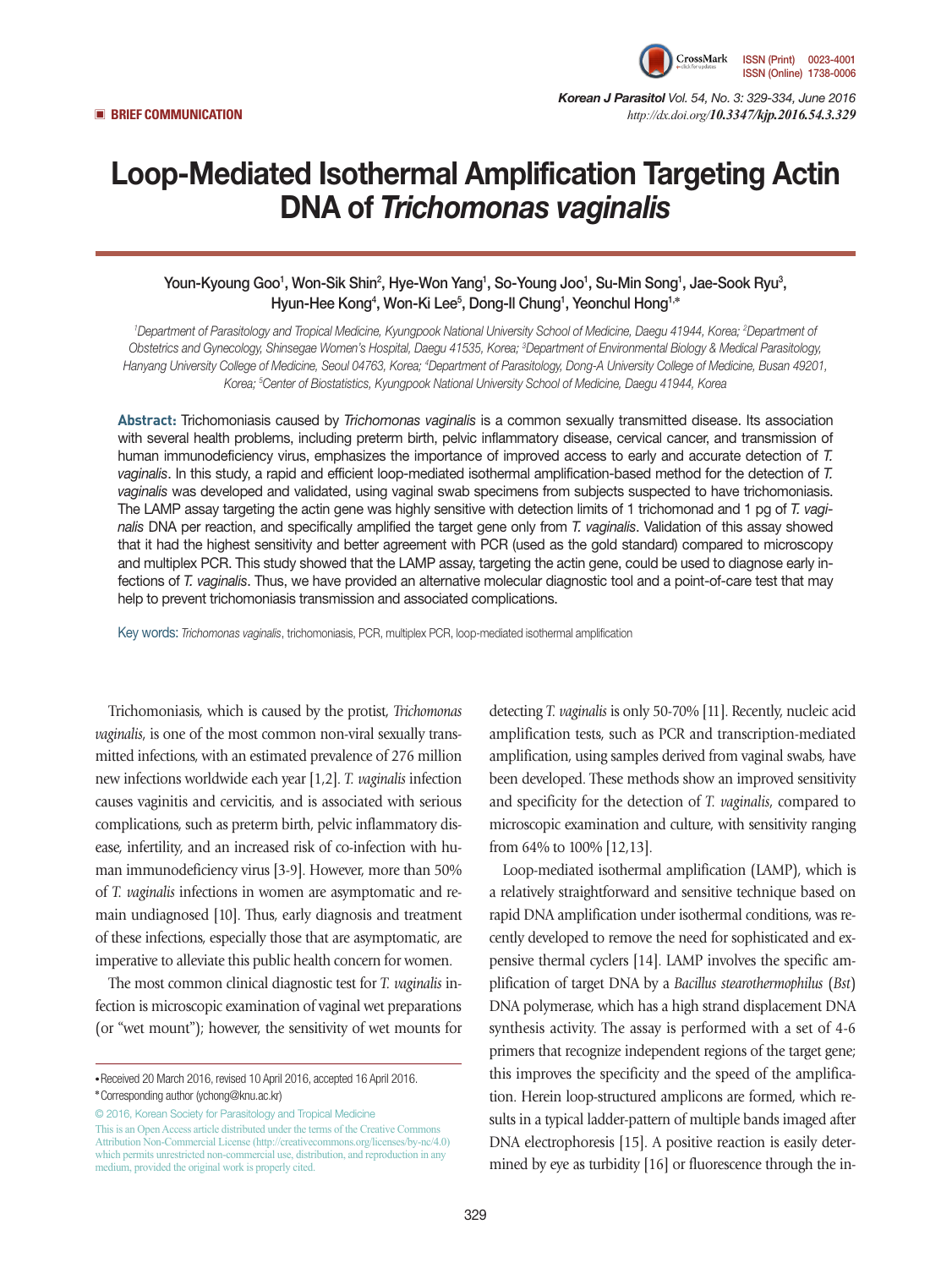clusion of fluorescent detection dyes, such as SYBR green or hydroxynaphthol, which can be detected using UV light [17,18]. These features allow the use of LAMP assays to detect many pathogenic organisms such as viruses, bacteria, fungi, and parasites [19-22].

The present study was undertaken to develop a LAMP assay detecting *T. vaginalis* and to validate the assay using vaginal swab samples obtained from females visiting the obstetrics and gynecology clinic with suspected *T. vaginalis* infections.

First, to select a target gene for the *Trichomonas* LAMP assay with high sensitivity and specificity, LAMP primers were designed specific to several candidate genes, such as Tvk [23-25], β-tubulin [26,27], and actin [28,29]; all of which were previously reported as PCR markers for the detection of *T. vaginalis*. Sequences were retrieved from GenBank (Tvk, GenBank no. XM\_001579000; β-tubulin, GenBank no. L05468; actin gene, GenBank no. AF237734), and LAMP primers were designed based on previously described methods using the Primer Explorer program [30] (http://primerexplorer.jp/elamp4.0.0/index.html). LAMP primer sets for *T. vaginalis* consisted of F3 (forward outer primer), B3 (backward outer primer), FIP (forward inner primer), BIP (backward inner primer), LF (loop forward primer), and LB (loop backward primer) (Table 1). LAMP was performed in a Loopamp real-time turbidimeter (Realoop-30; Eiken Chemical Co., Ltd., Tokyo, Japan) for 90 min at 64˚C in a 25 μl mixture containing 40 pmol each of FIP and BIP, 5 pmol each of F3 and B3, 20 pmol each of LF and LB, 1.4 mM deoxynucleoside triphosphates, 0.8 M betaine, 1 μl of Bst DNA polymerase (New England Biolabs, Ipswich, Massachusetts, USA) with 2.5 μl of buffer (20 mM Tris–HCl, pH 8.8; 10 mM KCl; 10 mM  $(NH_4)_2SO_4$ ; 8 mM MgSO<sub>4</sub>; and 0.1% Tween 20), and 1 μl of template DNA. In our experiments, the actin gene was the only target amplified among the 3 candidate genes (data not shown) and was selected for further experiments. An optimal temperature and time for the LAMP reaction was determined using a cloned actin gene fragment (100 pg per reaction) under isothermal conditions at

Table 1. Primer sequences for *T. vaginalis* actin LAMP

| Primer         | Sequence $(5' \rightarrow 3')$            |
|----------------|-------------------------------------------|
| F3             | GCTTCTCACAGAGCGTGG                        |
| B <sub>3</sub> | GCTCATTGCCGATTGTGATG                      |
| FIP            | AGGGCGACATAGCAAAGCTTCTGCTTTCAACACAACAGCCG |
| <b>BIP</b>     | TGCTGAAATGGAGAAGGCCGCCGTTGCCATCTGGAAGTGTG |
| ΙF             | CTTGATGTCACGAACGATTTCCTTT                 |
| ΙR             | <b>TACAGACTCCTCCATCAACGT</b>              |

temperatures ranging from 60˚C to 65˚C for 120 min, by monitoring turbidity. Although amplification targeting of the actin gene was detected at all tested temperatures, a threshold value of absorbance (0.1) was reached fastest at 64°C (data not shown). Nonspecific amplification was not detected in the negative control (plasmid containing no insert) after at least 120 min of incubation. Thus, the subsequent LAMP reactions were conducted at 64˚C for 90 min.

To assess sensitivity, actin LAMP was conducted with serially diluted *T. vaginalis* genomic DNA ranging from 100 pg to 10 fg per reaction. This actin LAMP amplified the targeted region at each dilution from the highest concentration (1 ng per reaction) (Fig. 1A-C) to as little as 1 pg of *T. vaginalis* genomic DNA per reaction; all concentrations tested reached the threshold value of absorbance (0.1) within 40 min (Fig. 1A). As shown in Fig. 1B, a typical ladder pattern of amplified LAMP products was observed by agarose gel (2.0%) electrophoresis in lanes containing reactions performed with 1 pg to 1 ng of template DNA (Fig. 1B, lanes 1-4). To determine the specificity of the actin LAMP assay, the amplified LAMP products from the *T. vaginalis* genomic DNA were digested with *Hind*III. The sequence of the target region of actin contained this restriction site, and the expected fragments were generated (Fig. 1B, lane 5). Amplified products of the positive reactions were also visually detectable using the Loopamp fluorescent detection reagent (FD; Eiken Chemical Co., Tokyo, Japan) under UV light (Fig. 1C). Alternatively, DNA was extracted from approximately  $1 \times 10^2$  parasites, serially diluted 10-fold to the equivalent of 100 to 0.01 parasites per reaction, and used as a template for the LAMP assays and PCR. The LAMP procedure amplified the DNA of parasites diluted to a concentration equivalent to 1 parasite per reaction (Fig. 1D). Similarly, PCR amplified the DNA of parasites at the equivalent dilution (Fig. 1E). Thus, the detection limit of the LAMP assay was consistent with that of PCR. The specificity of the *T. vaginalis* LAMP assay was evaluated with the genomic DNA of 3 known sexually transmitted disease-associated species (*Candida albicans, Chlamydia trachomatis*, and *Neisseria gonorrhoeae*) and 3 pathogenic but trichomoniasis-unrelated protozoan parasites (*Cryptosporidium parvum, Entamoeba histolytica*, and *Giardia lamblia*) and 1 unrelated bacterial species (*Escherichia coli*). As shown in Fig. 1F, color change (green) of the amplified LAMP products, with the Loopamp fluorescent detection reagent, was only observed for *T. vaginalis* genomic DNA. The *T. vaginalis* LAMP assay showed no detectable amplification of the other DNAs (brown).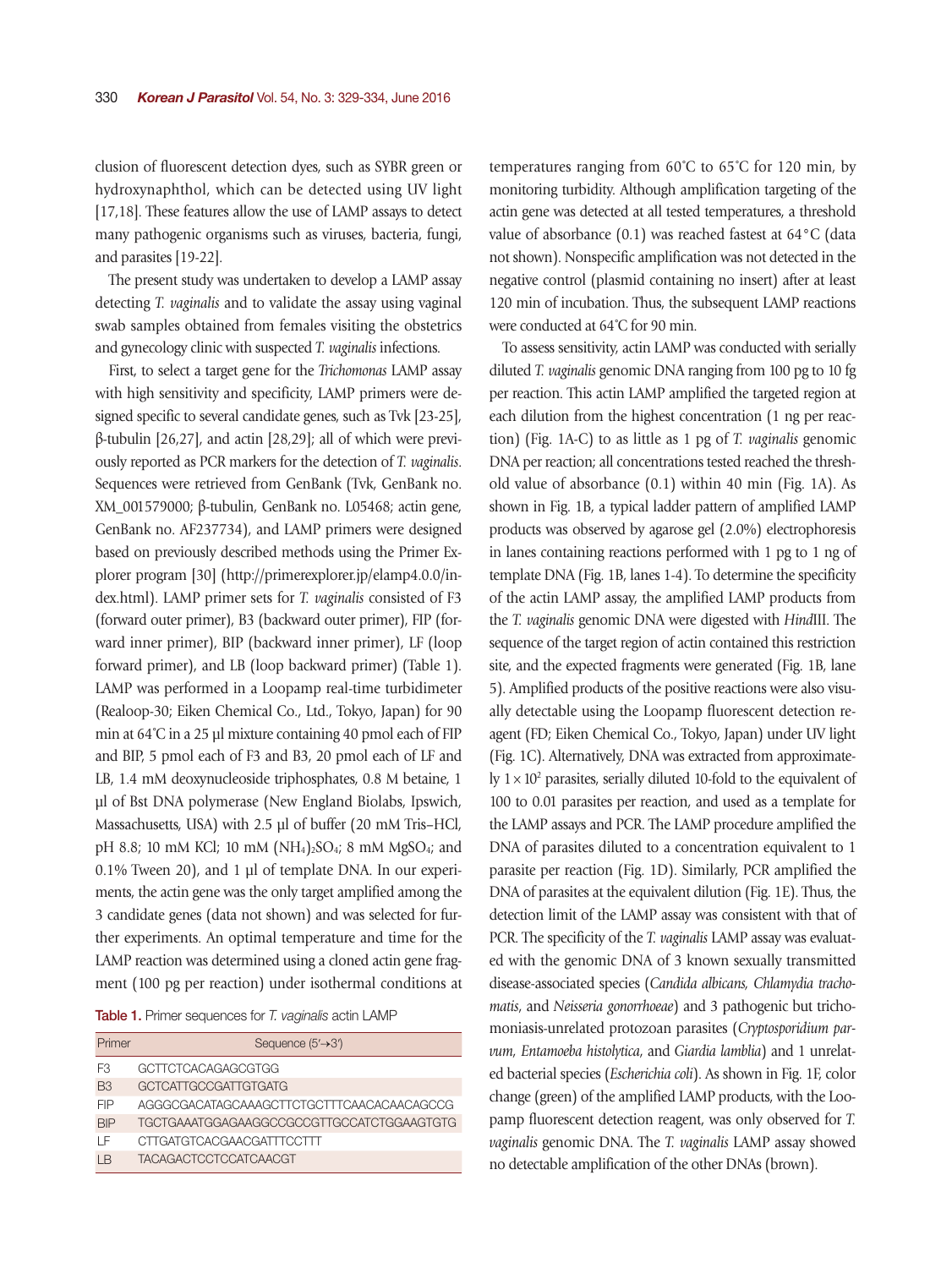

Fig. 1. Functionality of *T. vaginalis* actin LAMP assays. (A) LAMP on 10-fold serial dilutions of *T. vaginalis* genomic DNA (10 ng to 1 pg per reaction) monitored by measuring absorbance. Distilled water was used as a negative control. (B) LAMP products were visualized by gel electrophoresis. Lane 1, 1 ng; lane 2, 100 pg; lane 3, 10 pg; lane 4, 1 pg of *T. vaginalis* genomic DNA; lane 5, LAMP product after *Hind*III digestion; lane 6, distilled water; lane M, 100-bp DNA marker. (C) LAMP products were visualized under UV light using the Loopamp fluorescent detection reagent. Lane 1, 1 ng; lane 2, 100 pg; lane 3, 10 pg; lane 4, 1 pg; lane 5, 100 fg; lane 6, 10 fg of *T. vaginalis* genomic DNA; lane 7, distilled water. (D-E) *T. vaginalis* at a density of 1 × 10<sup>2</sup> parasites/μl was serially diluted and tested using the LAMP assay (D) and PCR (E) with F3 and B3 primers (Table 1). Lane M, 100-bp DNA marker; lane 1, 100; lane 2, 10; lane 3, 1; lane 4, 0.1; lane 5, 0.01 parasite(s) per reaction; lane 6, positive control, 100 pg of plasmid DNA containing the LAMP targeting regions of actin gene; lane 7, distilled water. (F) Specificity of LAMP primers for detection of *T. vaginalis* assessed using template DNA from other microbial species. Lane 1, *T. vaginalis*; lane 2, *Candida albicans*; lane 3, *Chlamydia trachomatis*; lane 4, *Neisseria gonorrhoeae*; lane 5, *Cryptosporidium parvum*; lane 6, *Entamoeba histolytica*; lane 7, *Giardia lamblia*; lane 8, *Escherichia coli*; lane 9, human genomic DNA. LAMP products were visualized by a color change that was also observable by the naked eye under normal visible light.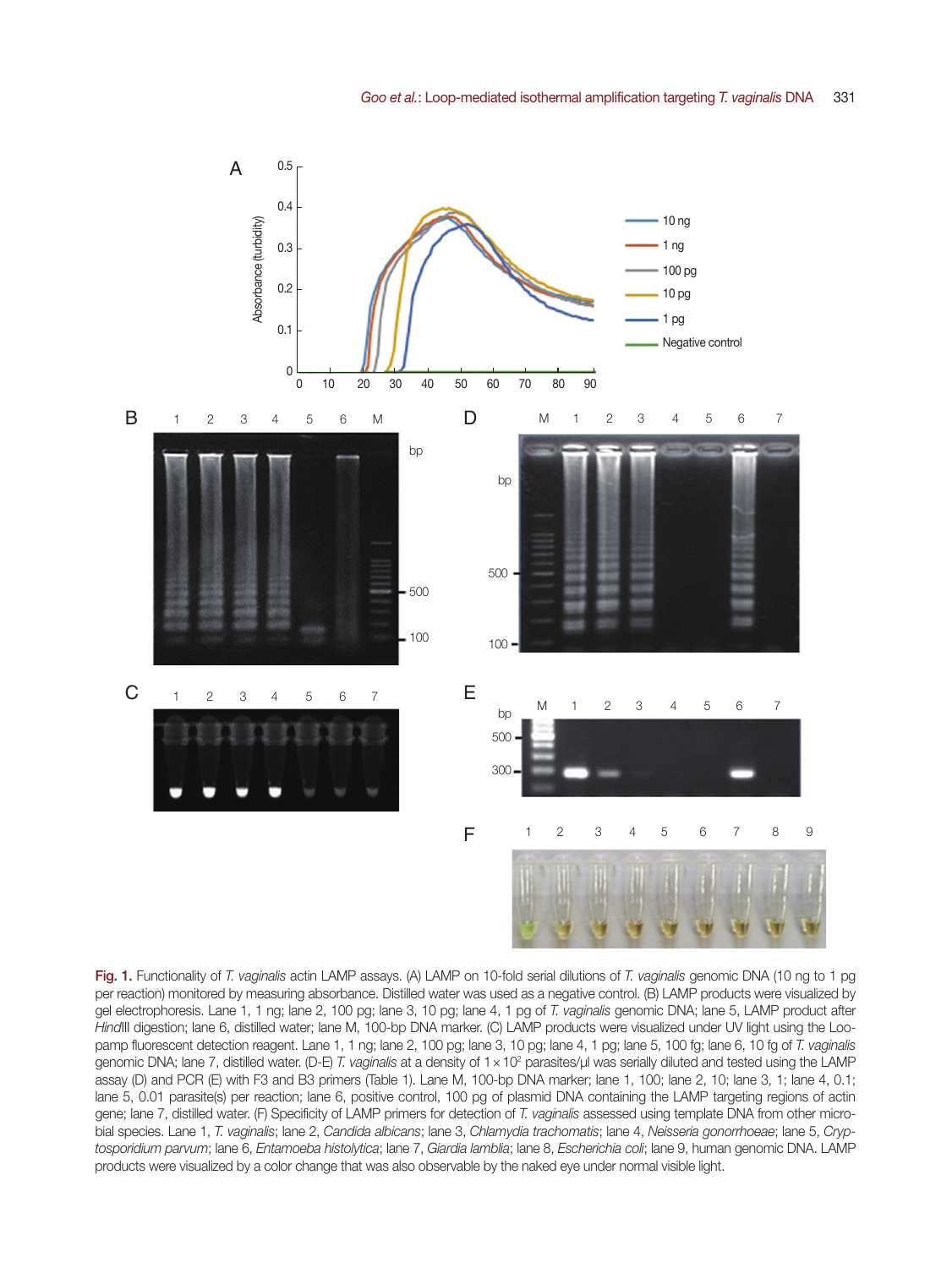| Assay                | No. positive |                  | Sensitivity (95% CI) Specificity (95% CI) | <b>PPV (95% CI)</b> | NPV (95% CI)     | Kappa                  |
|----------------------|--------------|------------------|-------------------------------------------|---------------------|------------------|------------------------|
| Microscopy           | 12.          | 30 (17.1-46.7)   | 100 (65.5-100)                            | 100 (69.9-100)      | 26.3 (13.9-43.4) | $0.146(0.037 - 0.256)$ |
| <b>Multiplex PCR</b> | 23           | 57.5 (41.0-72.6) | 100 (65.5-100)                            | 100 (82.2-100)      | 37 (20.1-63.2)   | $0.351(0.161 - 0.542)$ |
| <b>PCR</b>           | 40           |                  |                                           |                     |                  |                        |
| LAMP                 | 43           | 100 (89.1-100)   | 70 (35.4-91.9)                            | 93 (79.9-98.2)      | 100 (56.1-100)   | $0.789(0.562-1)$       |

Table 2. Comparison of diagnostic methods among *T. vaginalis* detection (n=50)

Sensitivity and specificity of the tests were determined using the PCR results as gold standard.

PPV, positive predictive value; NPV, negative predictive value; CI, confidence interval.

To validate the *T. vaginalis* LAMP, vaginal swab specimens were obtained from 50 female patients, with clinical suspicion of trichomoniasis, visiting obstetrics and gynecology clinics. These samples were subjected to the LAMP assay and 3 alternative available methods of *T. vaginalis* detection, including microscopic examinations, PCR, and multiplex PCR. The study was approved by the Institutional Review Board of Kyungpook National University Hospital (IRB no. KNUH 2013-04-051). Wet mount microscopy was performed at the clinic and classified as positive when motile trichomonads were observed. Genomic DNA was extracted from vaginal swab specimens using a QIAamp DNA mini kit (Qiagen, Hilden, Germany) and the diagnosis of *T. vaginalis* infection was made using the results of multiplex PCR and PCR that targeted Tvk [27] in triplicate, as previously described [31]. In this study, PCR was used as a gold standard and the sensitivity, specificity, positive predictive value (PPV), and negative predictive value (NPV) were calculated for each test (Table 2). The percentage sensitivities and specificities with 95% confidence intervals, differences in the sensitivities and specificities, and the degree of agreement were determined a previously described [31]. Of the 50 female patients, 12 (24%), 23 (46%), 40 (80%), and 43 (86%) were determined to be *T. vaginalis* positive using microscopy, multiplex PCR, PCR, and LAMP, respectively. All 40 positive specimens identified by PCR were positive using the LAMP assay. When PCR was used as the gold standard, the LAMP assay had the highest diagnostic sensitivity (*P* < 0.001) and better agreement (kappa value: 0.789) with PCR than multiplex PCR and microscopy (Table 2). These findings indicate that the LAMP assay had a higher sensitivity for detection of samples infected with *T. vaginalis* compared to that of multiplex PCR and microscopic examination of wet mounts.

In this study, the LAMP assay was developed to detect *T. vaginalis* and was compared to currently available tests, including microscopic examinations, multiplex PCR, and PCR, using 50

vaginal swab specimens. Being a diagnostic test for trichomoniasis, microscopic examinations of vaginal swab samples are still routinely performed in primary clinics of South Korea. As shown in Table 2, microscopic examinations had the lowest sensitivity (30.0%) among the 4 tests performed in this study. This result is noteworthy since misdiagnosis of *T. vaginalis*, resulting from use of a less accurate diagnostic method, would result in a persistent infectious state, and may subsequently lead to serious *T. vaginalis*-associated complications and possible transmission of the infection. Among the currently available tests, PCR is still the most sensitive and specific method for *T. vaginalis* detection. However, the need for expensive laboratory equipment, trained specialists, and time-consuming procedures limit the usefulness of PCR in the primary clinic. In contrast, a LAMP assay does not require a thermal cycler and can be performed with minimal laboratory facilities, such as a heat block or a water bath, and yields results that can be assessed by eye. The straightforward sample preparation for molecular diagnosis reduces the risk of cross-contamination and the turnaround time for diagnosis, therefore, we prepared the crude cell lysates from vaginal swab specimens by direct heat-treatment [32].

LAMP assays and PCR performed on heat-treated lysates yielded the same results as those obtained using DNA extracted using a DNeasy tissue kit (data not shown). A *T. vaginalis* LAMP assay, based on 2-kb repeated DNA species-specific sequence has recently been developed [33] and evaluated for its sensitivity and specificity using spiked genital swabs and urine specimens. However, the goal of the present study was to select more efficient target DNA, through comparison of DNA amplification of candidate genes, and validate the assay using clinically obtained specimens. Moreover, the results of the actin LAMP assay using heat-treated samples were consistent with those of the LAMP assay using samples obtained from a commercial kit. Thus, this *T. vaginalis* LAMP assay could eliminate the need for DNA extraction, without compromising as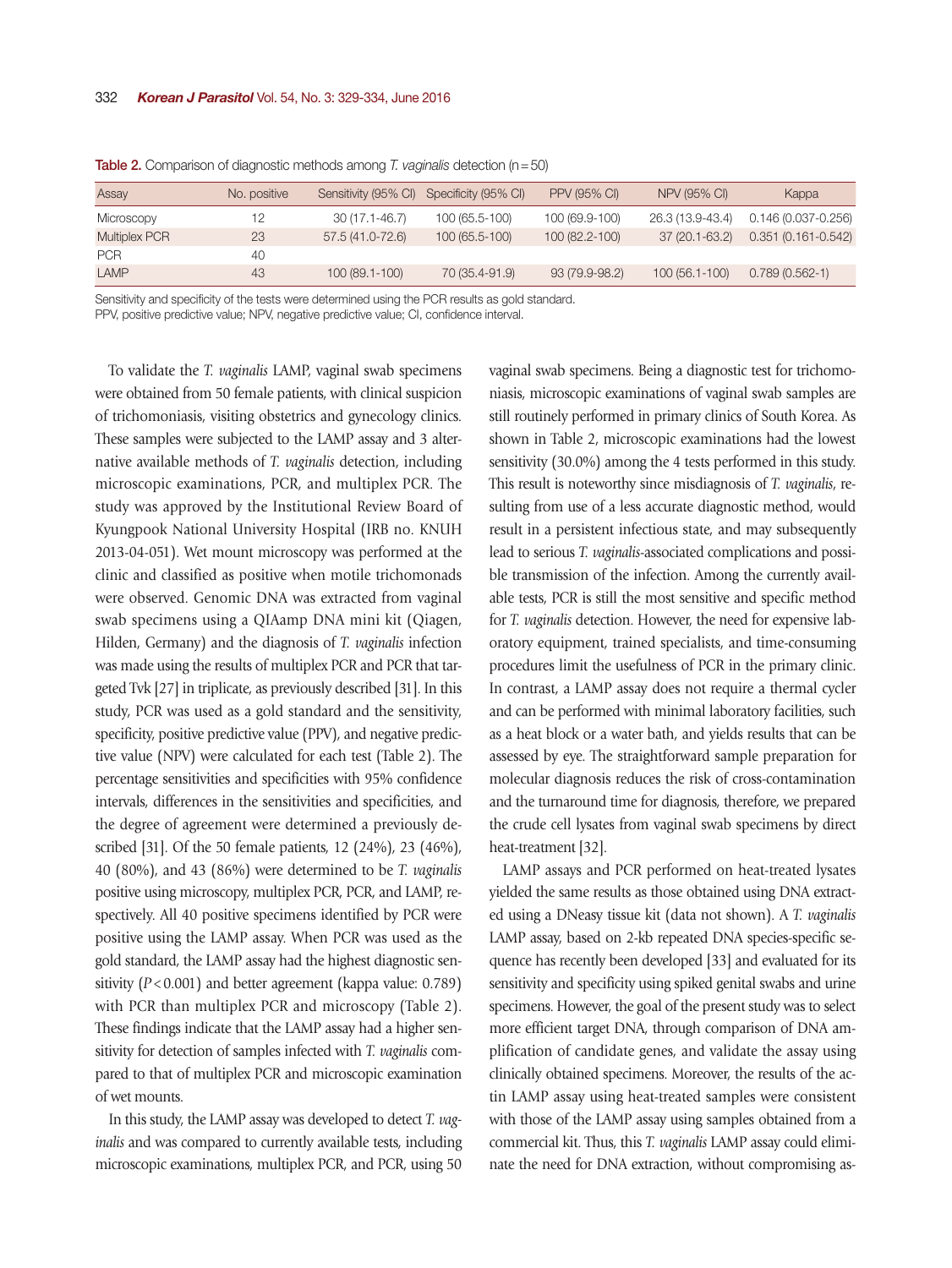say sensitivity, and reduce the time required to diagnose. Furthermore, individuals with low parasite density can provide reservoirs for transmission, and thus an early and accurate diagnostic tool such as the one described herein could help to prevent transmission of *T. vaginalis* infections.

## ACKNOWLEDGMENT

This work was supported by a Biomedical Research Institute grant, Kyungpook National University Hospital (2013).

#### CONFLICT OF INTEREST

We have no conflict of interest related to this work.

#### **REFERENCES**

- 1. Gerbase A, Rowley J, Heymann D, Berkley S, Piot P. Global prevalence and incidence estimates of selected curable STDs. Sex Transm Infect 1998; 74(suppl): S12-S16.
- 2. Rowley J, Toskin I, Ndowa F, World Health Organization. Global incidence and prevalence of selected curable sexually transmitted infections-2008. Geneva, Switzerland. WHO. 2012.
- 3. Fichorova RN. Impact of *T. vaginalis* infection on innate immune responses and reproductive outcome. J Reprod Immunol 2009; 83: 185-189.
- 4. Cotch MF, Pastorek, JG, Nugent RP, Hillier SL, Gibbs RS, Martin DH, Eschenbach DA, Edelman R, Carey CJ, Regan JA. *Trichomonas vaginalis* associated with low birth weight and preterm delivery. Sex Transm Infect 1997; 24: 353-360.
- 5. Kigozi GG, Brahmbhatt H, Wabwire-Mangen F, Wawer MJ, Serwadda D, Sewankambo N, Gray RH. Treatment of *Trichomonas* in pregnancy and adverse outcomes of pregnancy: a subanalysis of a randomized trial in Rakai, Uganda. Am J Obstet Gynecol 2003; 189: 1398-1400.
- 6. Moodley P, Wilkinson D, Connolly C, Moodley J, Sturm AW. *Trichomonas vaginalis* is associated with pelvic inflammatory disease in women infected with human immunodeficiency virus. Clin Infect Dis 2002; 34: 519-522.
- 7. Rendón-Maldonado J, Espinosa-Cantellano M, Soler C, Torres J, Martínez-Palomo A. *Trichomonas vaginalis*: in vitro attachment and internalization of HIV-1 and HIV-1-infected lymphocytes. J Eukaryot Microbiol 2003; 50: 43-48.
- 8. Guenthner PC, Secor WE, Dezzutti CS. *Trichomonas vaginalis*-induced epithelial monolayer disruption and human immunodeficiency virus type 1 (HIV-1) replication: implications for the sexual transmission of HIV-1. Infect Immun 2005; 73: 4155-4160.
- 9. Kissinger P, Amedee A, Clark RA, Dumestre J, Theall KP, Myers L, Hagensee ME, Farley TA, Martin DH. *Trichomonas vaginalis* treatment reduces vaginal HIV-1 shedding. Sex Transm Infect 2009;

36: 11-16.

- 10. Workowski KA, Berman S. Sexually transmitted diseases treatment guidelines, 2010. MMWR Recomm Rep 2010; 59: 1-110.
- 11. Radonjic IV, Dzamic AM, Mitrovic SM, Arsenijevic VSA, Popadic DM, Zec IFK. Diagnosis of *Trichomonas vaginalis* infection: The sensitivities and specificities of microscopy, culture and PCR assay. Eur J Obstet Gynecol Reprod Biol 2006; 126: 116-120.
- 12. Lawing LF, Hedges SR, Schwebke JR. Detection of trichomonosis in vaginal and urine specimens from women by culture and PCR. J Clin Microbiol 2000; 38: 3585-3588.
- 13. Schirm J, Bos PA, Roozeboom-Roelfsema IK, Luijt DS, Möller LV. *Trichomonas vaginalis* detection using real-time TaqMan PCR. J Microbiol Methods 2007; 68: 243-247.
- 14. Notomi T, Okayama H, Masubuchi H, Yonekawa T, Watanabe K, Amino N, Hase T. Loop-mediated isothermal amplification of DNA. Nucleic Acids Res 2000; 28: E63.
- 15. Mori Y, Notomi T. Loop-mediated isothermal amplification (LAMP): a rapid, accurate, and cost-effective diagnostic method for infectious diseases. J Infect Chemother 2009; 15: 62-69.
- 16. Mori Y, Nagamine K, Tomita N, Notomi T. Detection of loopmediated isothermal amplification reaction by turbidity derived from magnesium pyrophosphate formation. Biochem Biophys Res Commun 2001; 289: 150-154.
- 17. Goto M, Honda E, Ogura A, Nomoto A, Hanaki K. Colorimetric detection of loop-mediated isothermal amplification reaction by using hydroxy naphthol blue. Biotechniques 2009; 46: 167- 172.
- 18. Tomita N, Mori Y, Kanda H, Notomi T. Loop-mediated isothermal amplification (LAMP) of gene sequences and simple visual detection of products. Nat Protoc 2008; 3: 877-882.
- 19. Han ET, Watanabe R, Sattabongkot J, Khuntirat B, Sirichaisinthop J, Iriko H, Jin L, Takeo S, Tsuboi T. Detection of four *Plasmodium* species by genus- and species-specific loop-mediated isothermal amplification for clinical diagnosis. J Clin Microbiol 2007; 45: 2521-2528.
- 20. Tao ZY, Zhou HY, Xia H, Xu S, Zhu HW, Culleton RL, Han ET, Lu F, Fang Q, Gu YP, Liu YB, Zhu GD, Wang WM, Li JL, Cao J, Gao Q. Adaptation of a visualized loop-mediated isothermal amplification technique for field detection of *Plasmodium vivax* infection. Parasit Vectors 2011; 4: 115.
- 21. Patel JC, Oberstaller J, Xayavong M, Narayanan J, DeBarry JD, Srinivasamoorthy G, Villegas L, Escalante AA, DaSilva A, Peterson DS, Barnwell JW, Kissinger JC, Udhayakumar V, Lucchi NW. Real-time loop-mediated isothermal amplification (RealAmp) for the species-specific identification of *Plasmodium vivax*. PLoS One 2013; 8: e54986.
- 22. Karanis P, Ongerth J. LAMP--a powerful and flexible tool for monitoring microbial pathogens. Trends Parasitol 2009; 25: 498-499.
- 23. Crucitti T, Van Dyck E, Tehe A, Abdellati S, Vuylsteke B, Buve A, Laga M. Comparison of culture and different PCR assays for detection of *Trichomonas vaginalis* in self collected vaginal swab specimens. Sex Transm Infect 2003; 79: 393-398.